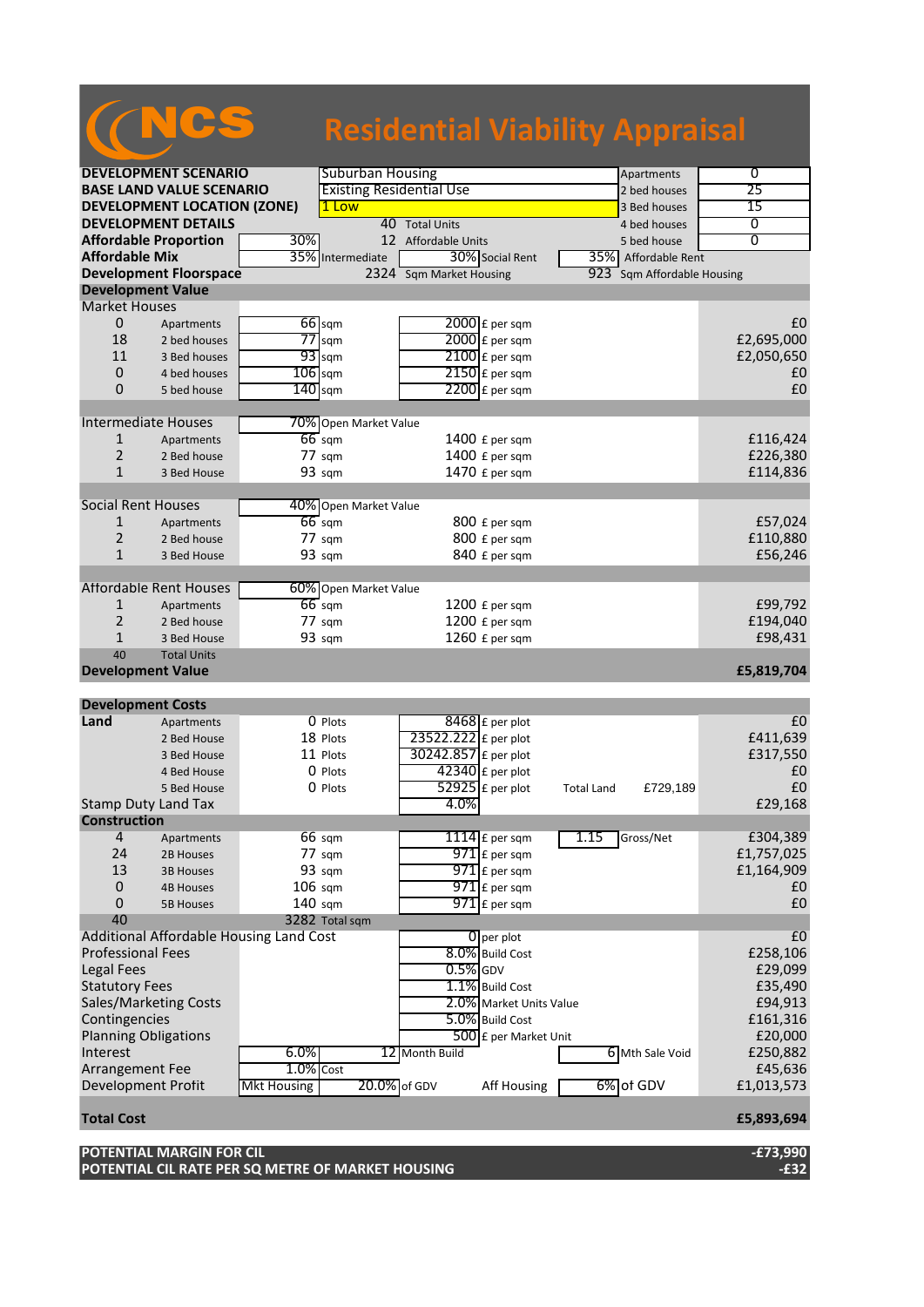## NCS **Residential Viability Appraisal**

| <b>DEVELOPMENT SCENARIO</b>     |                                         |                    | <b>Suburban Housing</b>         |                         | Apartments                      | $\overline{0}$ |
|---------------------------------|-----------------------------------------|--------------------|---------------------------------|-------------------------|---------------------------------|----------------|
| <b>BASE LAND VALUE SCENARIO</b> |                                         |                    | <b>Existing Residential Use</b> |                         | 2 bed houses                    | 25             |
|                                 | <b>DEVELOPMENT LOCATION (ZONE)</b>      |                    | 2 Medium                        |                         | 3 Bed houses                    | 15             |
|                                 | <b>DEVELOPMENT DETAILS</b>              |                    |                                 | 40 Total Units          | 4 bed houses                    | 0              |
|                                 | <b>Affordable Proportion</b>            | 30%                |                                 | 12 Affordable Units     | 5 bed house                     | $\overline{0}$ |
| <b>Affordable Mix</b>           |                                         |                    | 35% Intermediate                | 30% Social Rent         | 35% Affordable Rent             |                |
|                                 | <b>Development Floorspace</b>           |                    |                                 | 2324 Sqm Market Housing | 923 Sqm Affordable Housing      |                |
| <b>Development Value</b>        |                                         |                    |                                 |                         |                                 |                |
| <b>Market Houses</b>            |                                         |                    |                                 |                         |                                 |                |
| 0                               |                                         |                    | $66$ sqm                        | $2700$ £ per sqm        |                                 | £0             |
|                                 | Apartments                              |                    |                                 |                         |                                 |                |
| 18                              | 2 bed houses                            |                    | $77$ sqm                        | $2700$ £ per sqm        |                                 | £3,638,250     |
| 11                              | 3 Bed houses                            |                    | $93$ sqm                        | $2775$ $E$ per sqm      |                                 | £2,709,788     |
| $\mathbf 0$                     | 4 bed houses                            | $106$ sqm          |                                 | $2900$ £ per sqm        |                                 | £0             |
| 0                               | 5 bed house                             | $140$ sqm          |                                 | $3015$ £ per sqm        |                                 | £0             |
|                                 |                                         |                    |                                 |                         |                                 |                |
|                                 | <b>Intermediate Houses</b>              |                    | 70% Open Market Value           |                         |                                 |                |
| 1                               | Apartments                              |                    | $66$ sqm                        | 1890 £ per sqm          |                                 | £157,172       |
| 2                               | 2 Bed house                             |                    | 77 sqm                          | 1890 £ per sqm          |                                 | £305,613       |
| 1                               | 3 Bed House                             |                    | 93 sqm                          | 1942.5 £ per sqm        |                                 | £151,748       |
|                                 |                                         |                    |                                 |                         |                                 |                |
| <b>Social Rent Houses</b>       |                                         |                    | 40% Open Market Value           |                         |                                 |                |
| 1                               | Apartments                              |                    | $66$ sqm                        | 1080 £ per sqm          |                                 | £76,982        |
| $\overline{2}$                  | 2 Bed house                             |                    | 77 sqm                          | 1080 £ per sqm          |                                 | £149,688       |
| $\mathbf{1}$                    | 3 Bed House                             |                    | 93 sqm                          | 1110 £ per sqm          |                                 | £74,326        |
|                                 |                                         |                    |                                 |                         |                                 |                |
|                                 |                                         |                    |                                 |                         |                                 |                |
|                                 | <b>Affordable Rent Houses</b>           |                    | 60% Open Market Value           |                         |                                 |                |
| $\mathbf{1}$                    | Apartments                              |                    | $66$ sqm                        | 1620 £ per sqm          |                                 | £134,719       |
| 2                               | 2 Bed house                             |                    | 77 sqm                          | 1620 £ per sqm          |                                 | £261,954       |
| $\mathbf 1$                     | 3 Bed House                             |                    | 93 sqm                          | 1665 $E$ per sqm        |                                 | £130,070       |
| 40                              | <b>Total Units</b>                      |                    |                                 |                         |                                 |                |
|                                 | <b>Development Value</b>                |                    |                                 |                         |                                 | £7,790,310     |
|                                 |                                         |                    |                                 |                         |                                 |                |
|                                 |                                         |                    |                                 |                         |                                 |                |
| <b>Development Costs</b>        |                                         |                    |                                 |                         |                                 |                |
| Land                            | Apartments                              |                    | 0 Plots                         | 17544 $E$ per plot      |                                 | £0             |
|                                 | 2 Bed House                             |                    | 18 Plots                        | 48733.333 £ per plot    |                                 | £852,833       |
|                                 | 3 Bed House                             |                    | 11 Plots                        |                         |                                 |                |
|                                 | 4 Bed House                             |                    | 0 Plots                         | 62657.143 £ per plot    |                                 | £657,900<br>£0 |
|                                 |                                         |                    |                                 | $87720$ £ per plot      |                                 |                |
|                                 | 5 Bed House                             |                    | 0 Plots                         | $109650$ £ per plot     | £1,510,733<br><b>Total Land</b> | £0             |
|                                 | <b>Stamp Duty Land Tax</b>              |                    |                                 | 5.0%                    |                                 | £75,537        |
| <b>Construction</b>             |                                         |                    |                                 |                         |                                 |                |
| 4                               | Apartments                              |                    | 66 sqm                          | 1114 $E$ per sqm        | 1.15<br>Gross/Net               | £304,389       |
| 24                              | 2B Houses                               |                    | 77 sqm                          | 971 £ per sqm           |                                 | £1,757,025     |
| 13                              | <b>3B Houses</b>                        |                    | 93 sqm                          | $971$ E per sqm         |                                 | £1,164,909     |
| $\mathbf 0$                     | <b>4B Houses</b>                        | $106$ sqm          |                                 | $971$ £ per sqm         |                                 | £0             |
| 0                               | <b>5B Houses</b>                        | 140 sqm            |                                 | $971$ E per sqm         |                                 | £0             |
| 40                              |                                         |                    | 3282 Total sqm                  |                         |                                 |                |
|                                 | Additional Affordable Housing Land Cost |                    |                                 | $14620$ per plot        |                                 | £175,440       |
| <b>Professional Fees</b>        |                                         |                    |                                 | 8.0% Build Cost         |                                 | £258,106       |
| <b>Legal Fees</b>               |                                         |                    |                                 | $0.5\%$ GDV             |                                 | £38,952        |
| <b>Statutory Fees</b>           |                                         |                    |                                 | 1.1% Build Cost         |                                 |                |
|                                 |                                         |                    |                                 |                         |                                 | £35,490        |
|                                 | Sales/Marketing Costs                   |                    |                                 | 2.0% Market Units Value |                                 | £126,961       |
| Contingencies                   |                                         |                    |                                 | 5.0% Build Cost         |                                 | £170,088       |
|                                 | <b>Planning Obligations</b>             |                    |                                 | 500 £ per Market Unit   |                                 | £20,000        |
| Interest                        |                                         | 6.0%               |                                 | 12 Month Build          | 6 Mth Sale Void                 | £339,267       |
| Arrangement Fee                 |                                         | $1.0\%$ Cost       |                                 |                         |                                 | £56,176        |
| Development Profit              |                                         | <b>Mkt Housing</b> | 20.0% of GDV                    | Aff Housing             | 6% of GDV                       | £1,356,144     |
|                                 |                                         |                    |                                 |                         |                                 |                |
|                                 |                                         |                    |                                 |                         |                                 | £7,389,215     |
| <b>Total Cost</b>               | POTENTIAL MARGIN FOR CIL                |                    |                                 |                         |                                 | £401,095       |

**POTENTIAL CIL RATE PER SQ METRE OF MARKET HOUSING £173**